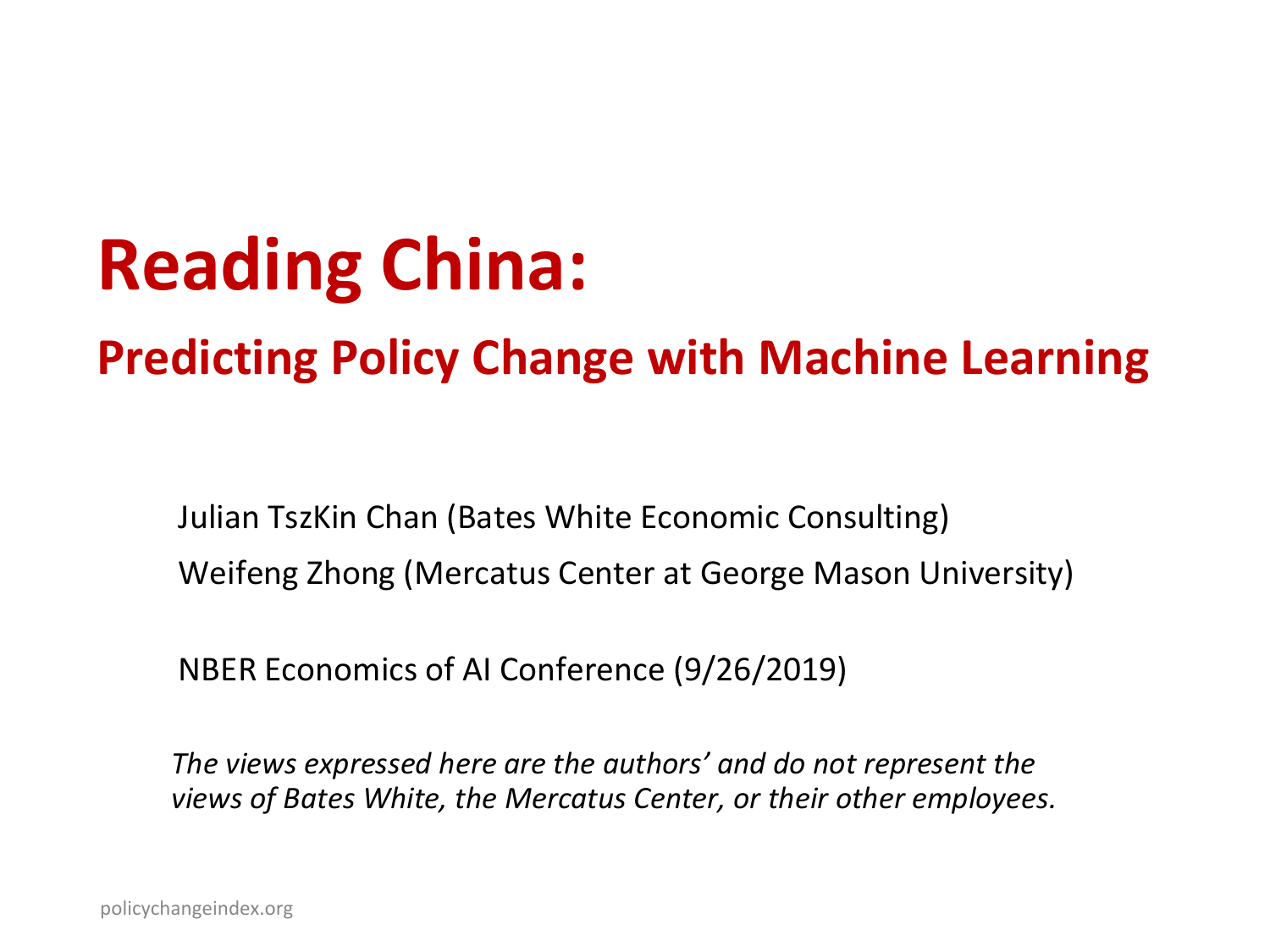#### **Propaganda has predictive value**

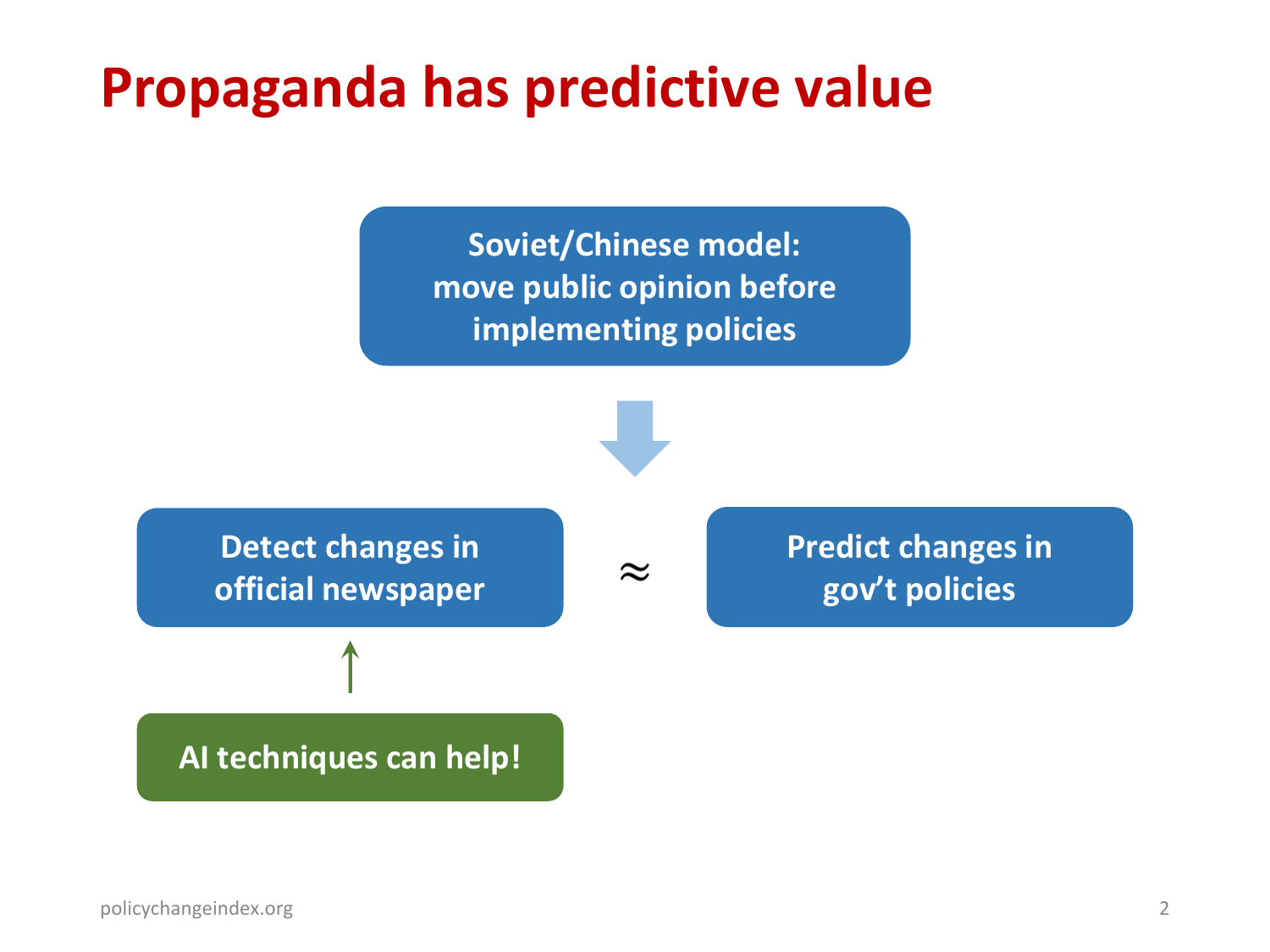# **Policy Change Index (PCI) projects**

Two PCI projects in the lineup:

- **1. PCI-China:** quarterly index to predict Chinese policies (with trade-war implications);
- **2. PCI-Crackdown:** daily index to predict China's response to 2019 Hong Kong protests.
- And more future projects to come!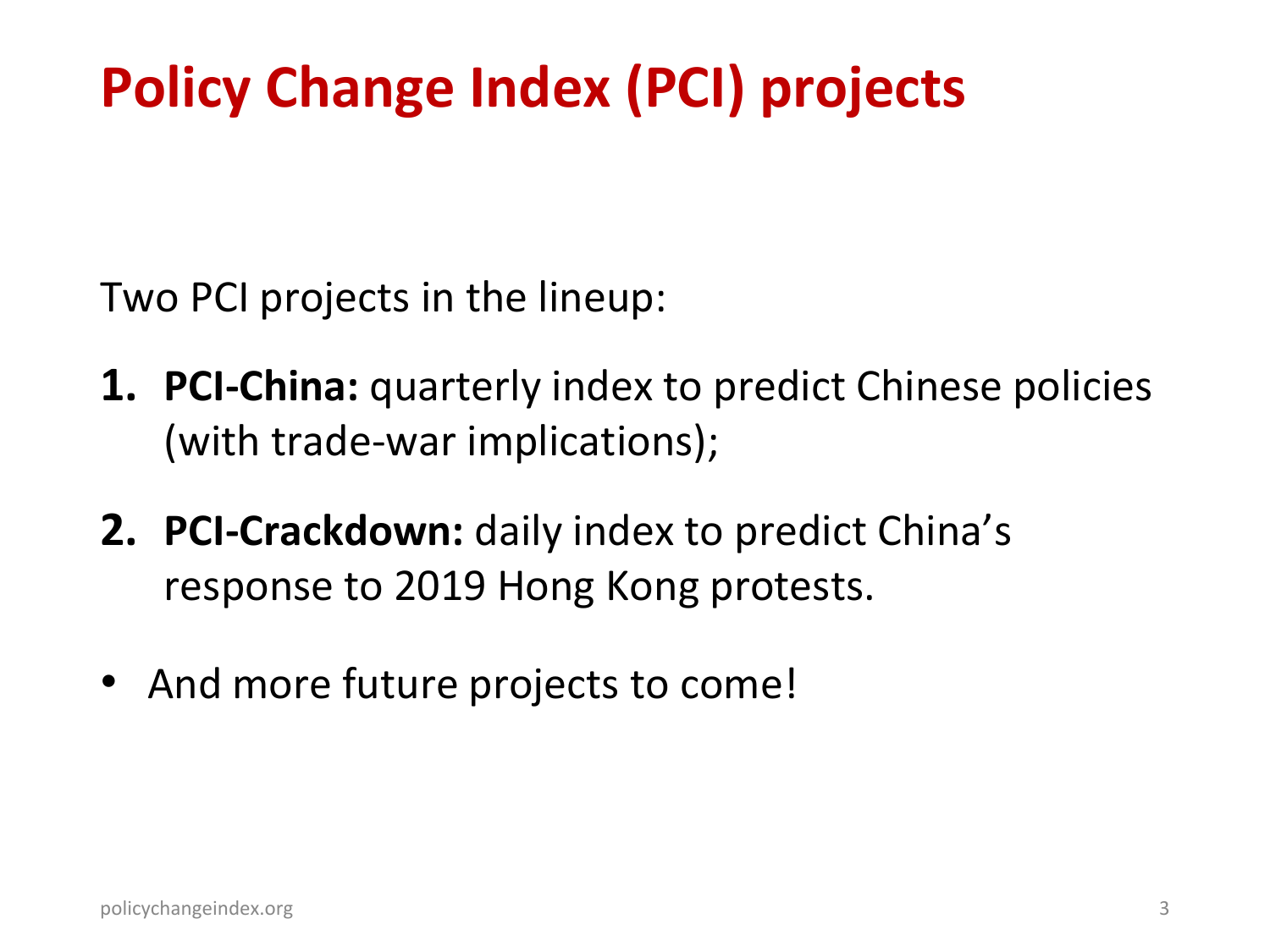#### **1. PCI-China**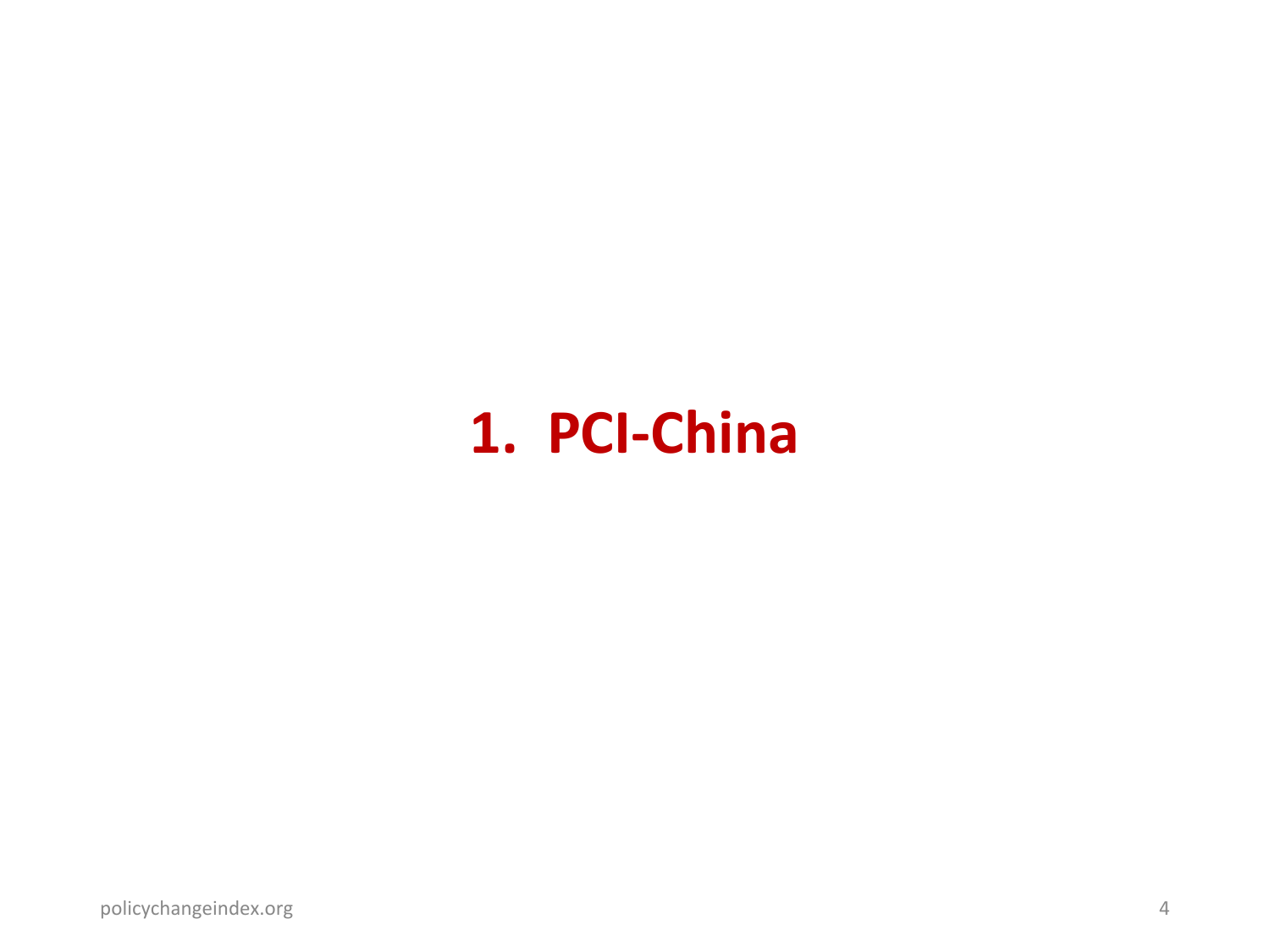## **Policy Change Index (PCI) for China**



**(1946-present, two million articles) (quarterly index update)**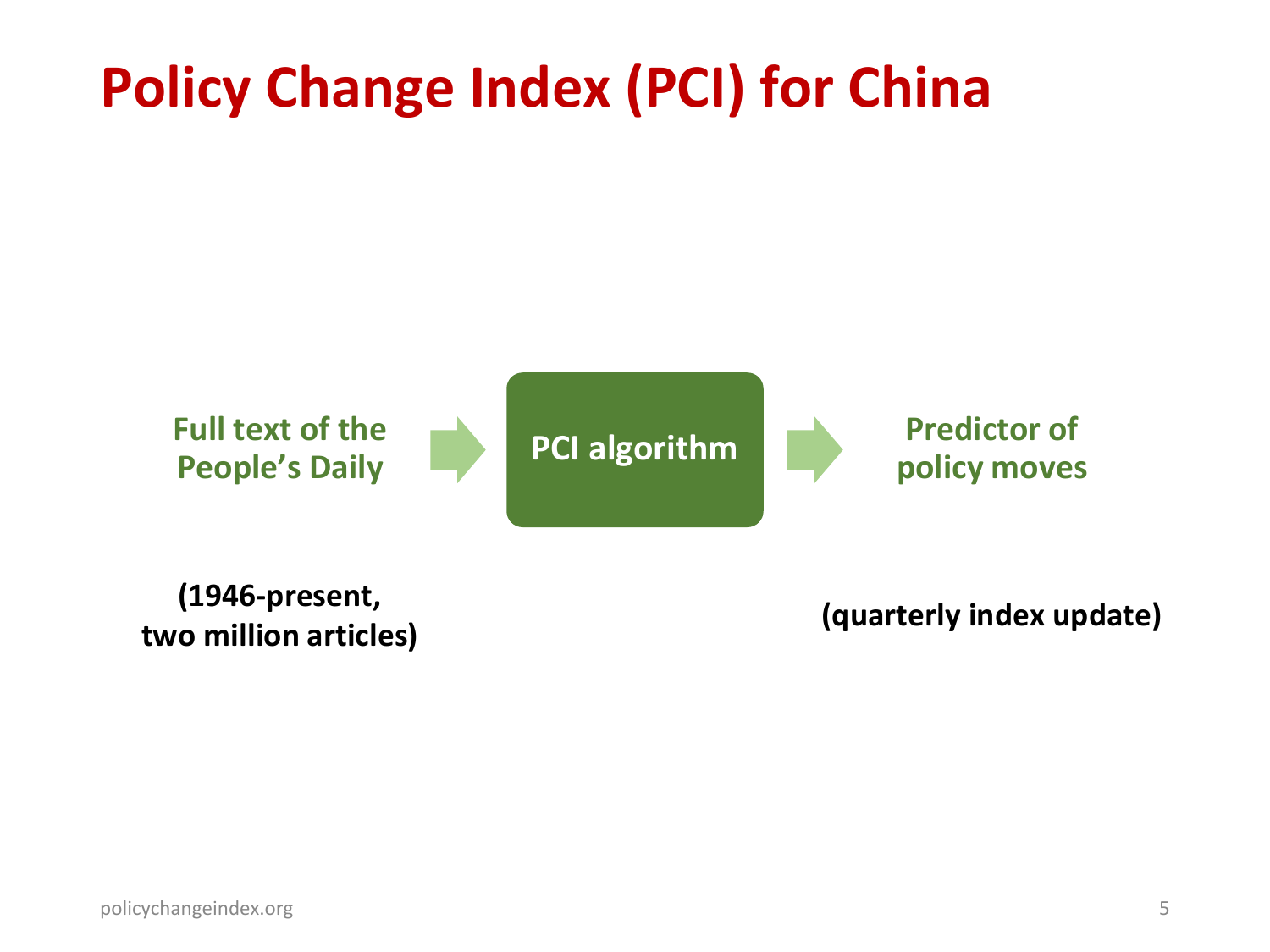#### **PCI-China algorithm**



#### **PCI-China: the difference in performance**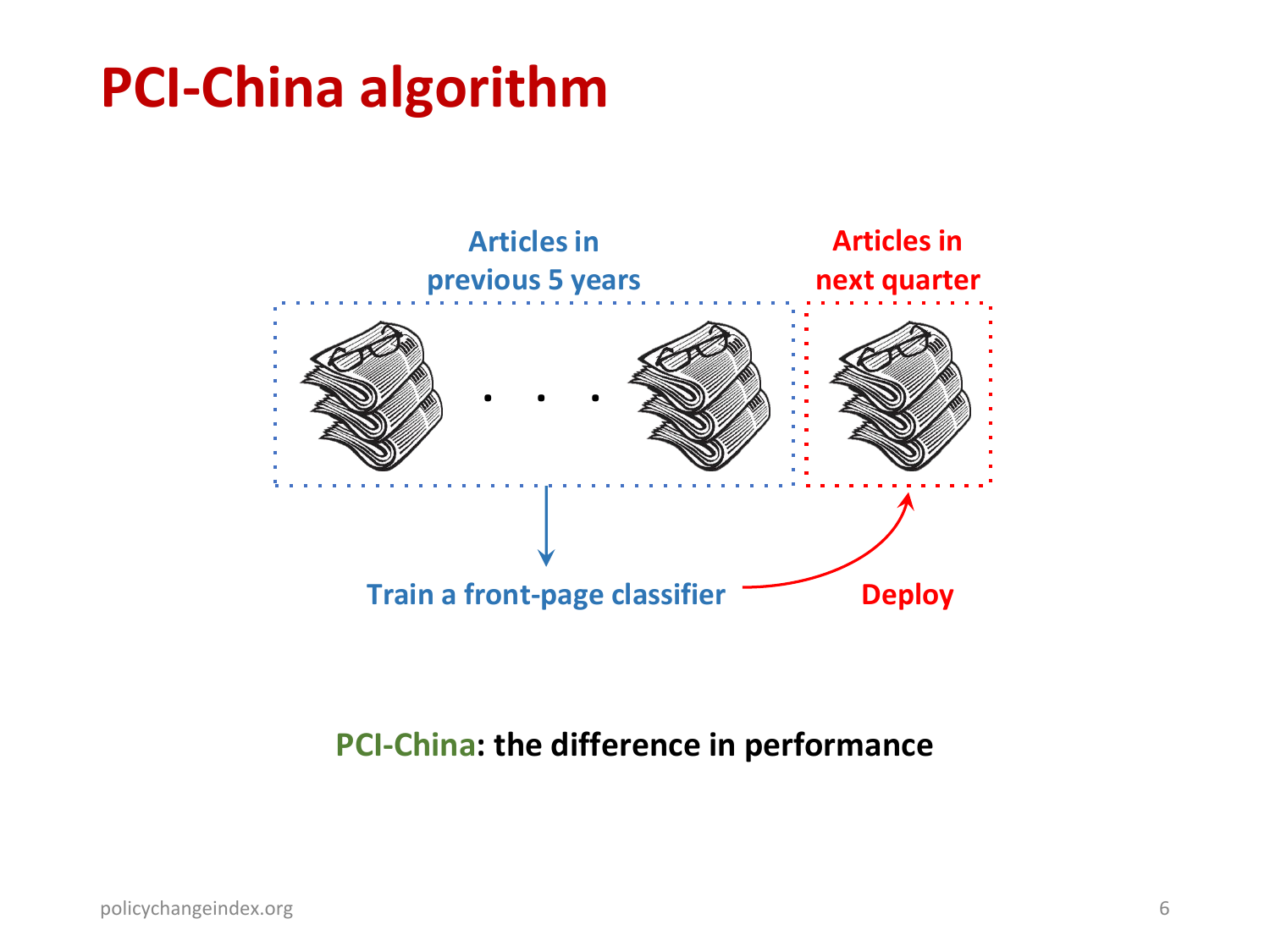# **PCI-China leads major policy moves**

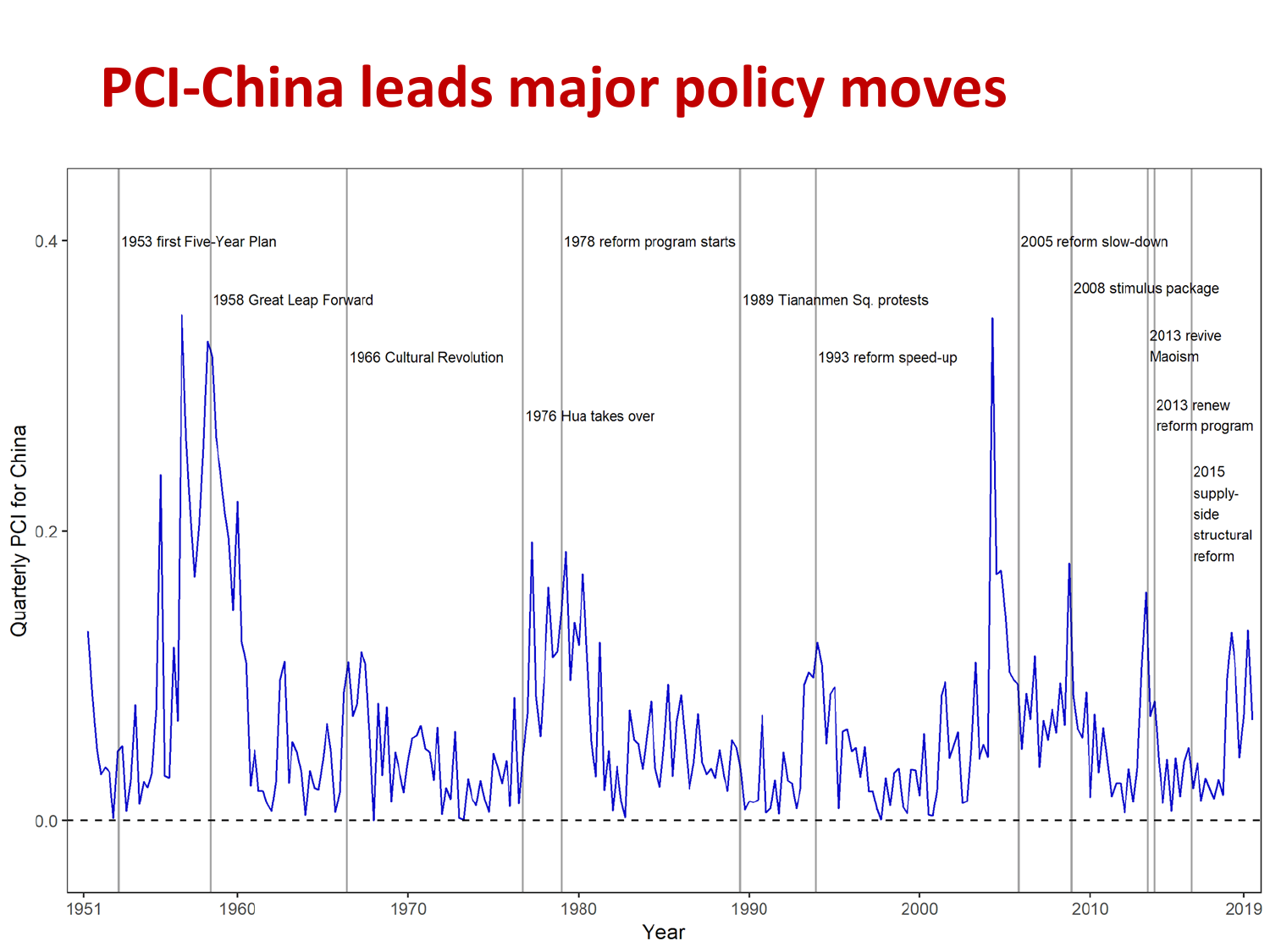#### **Understanding changes — 2018 Q1 uptick**



policychangeindex.org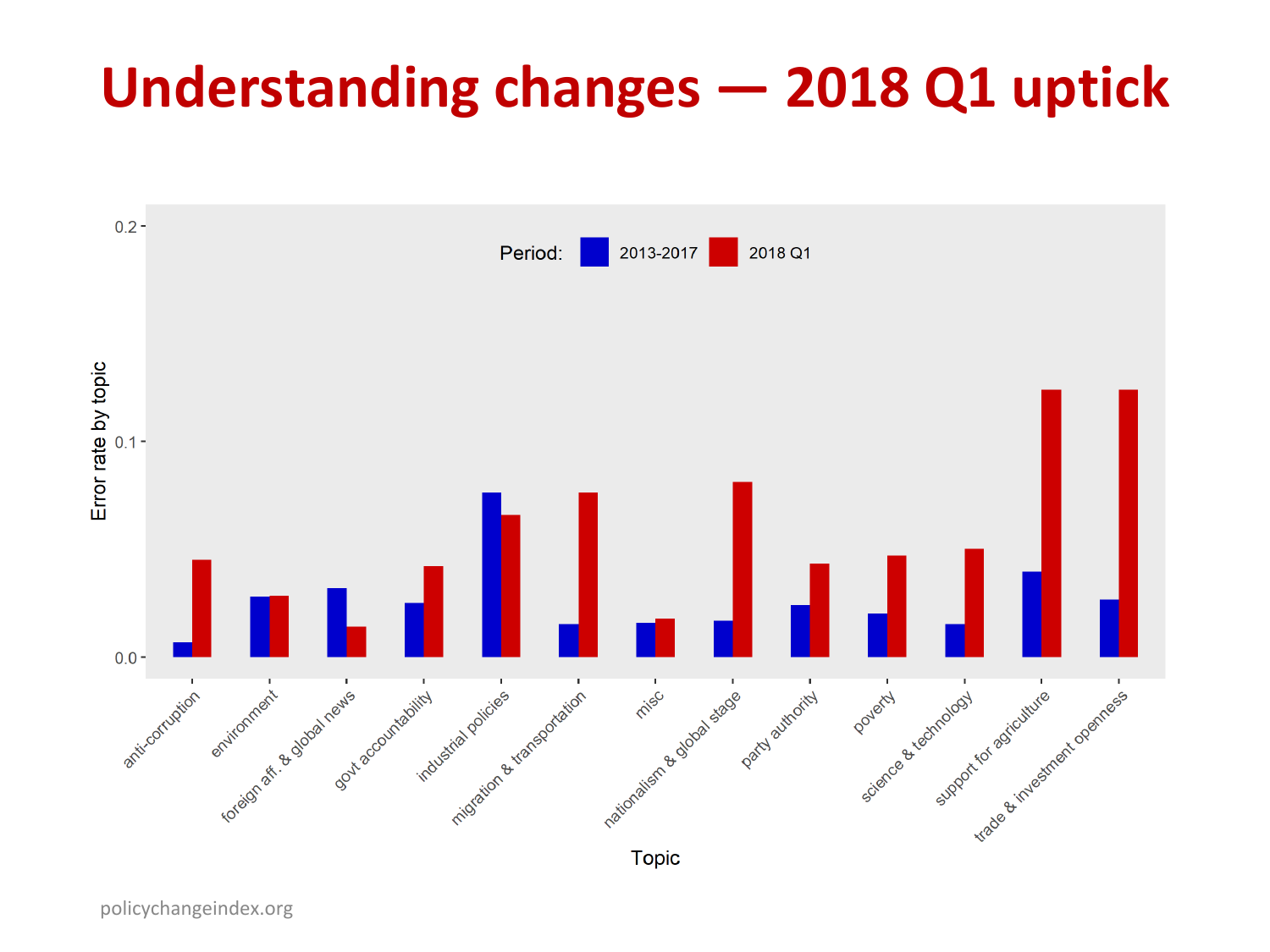## **Trade-war implications**

- Two upticks in 2018 Q1 and 2019 Q1:
	- internally: strengthening party authority;
	- externally: nationalism and global leadership.
- Wall Street views in April: trade deal imminent.
- Our consistent prediction since January: curb your enthusiasm. \*

\* 2019 Q3 update coming soon!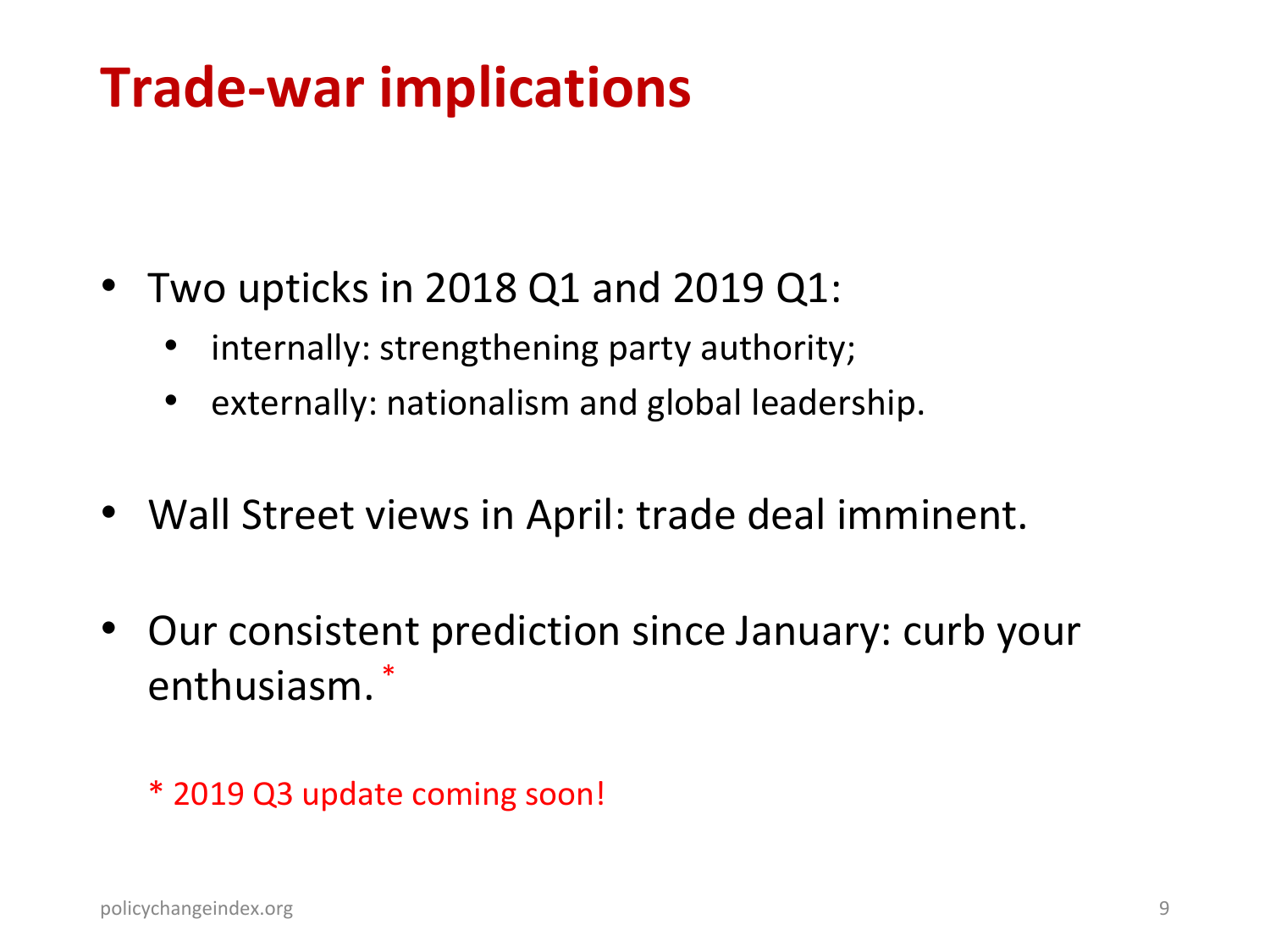#### **2. PCI-Crackdown**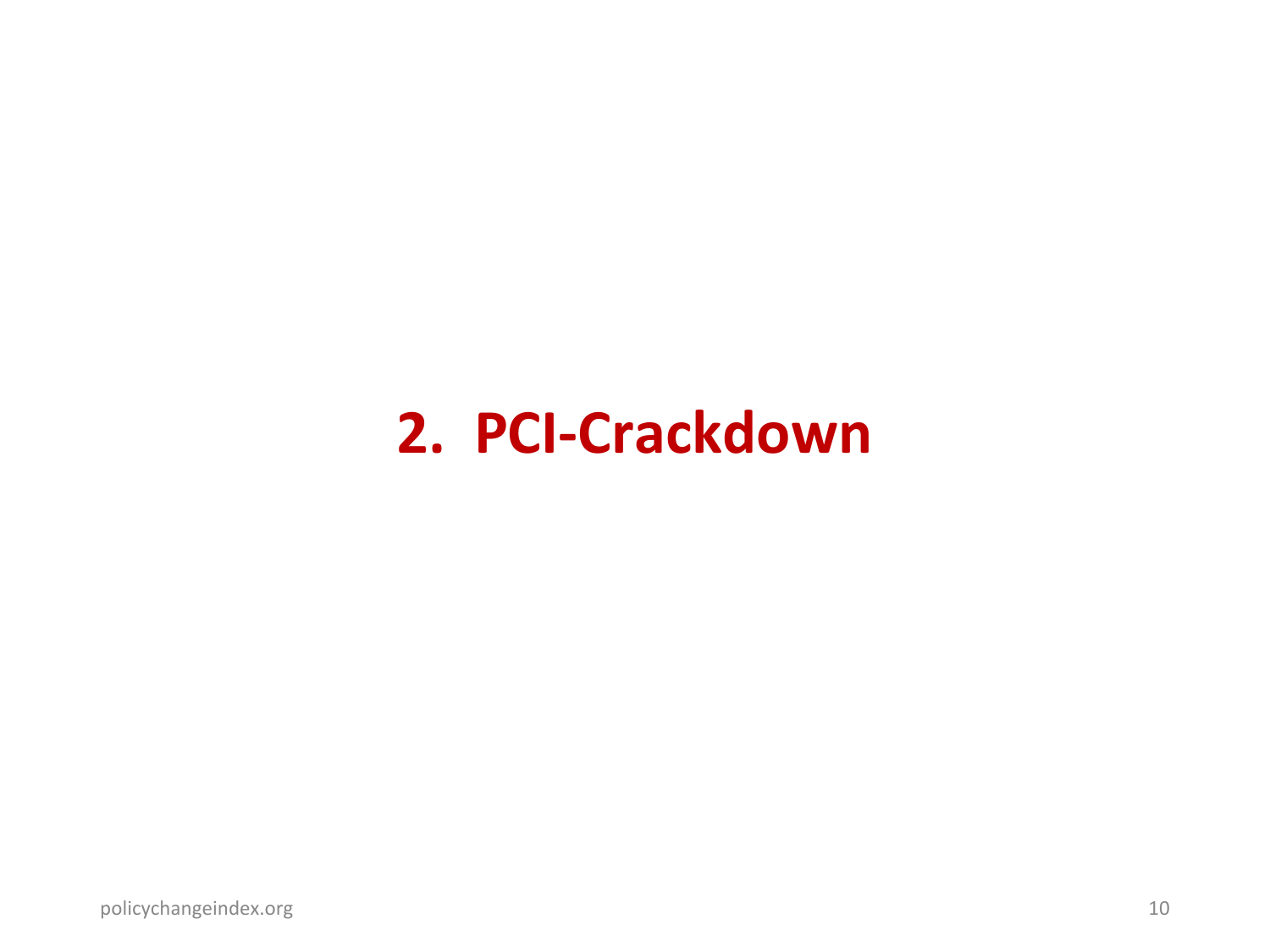# **Policy Change Index (PCI) for Crackdown**



**(400+ articles on Tiananmen & HK protests) (daily index update)**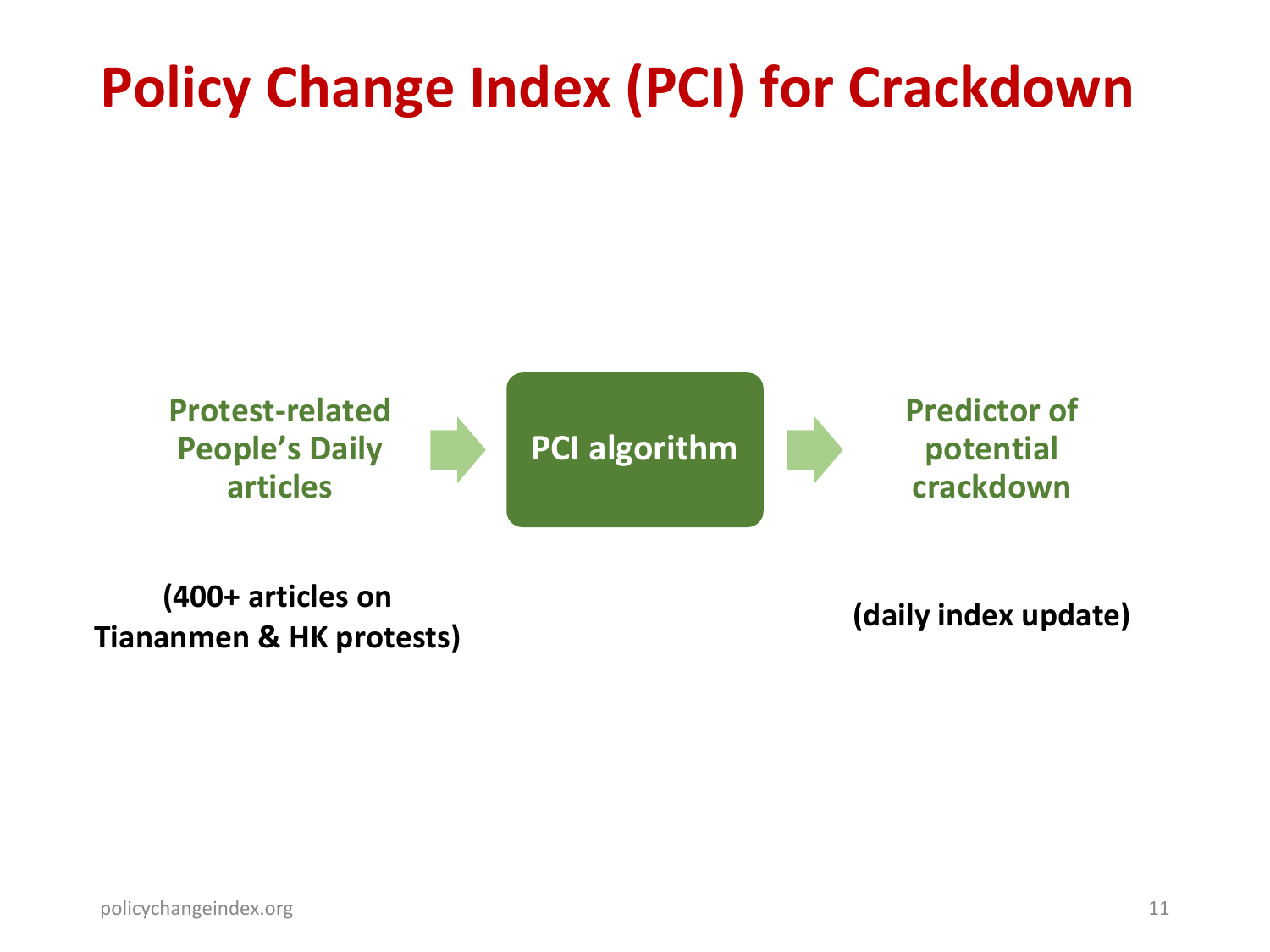#### **PCI-Crackdown algorithm**



**PCI-Crackdown: mapping current dates to Tiananmen timeline**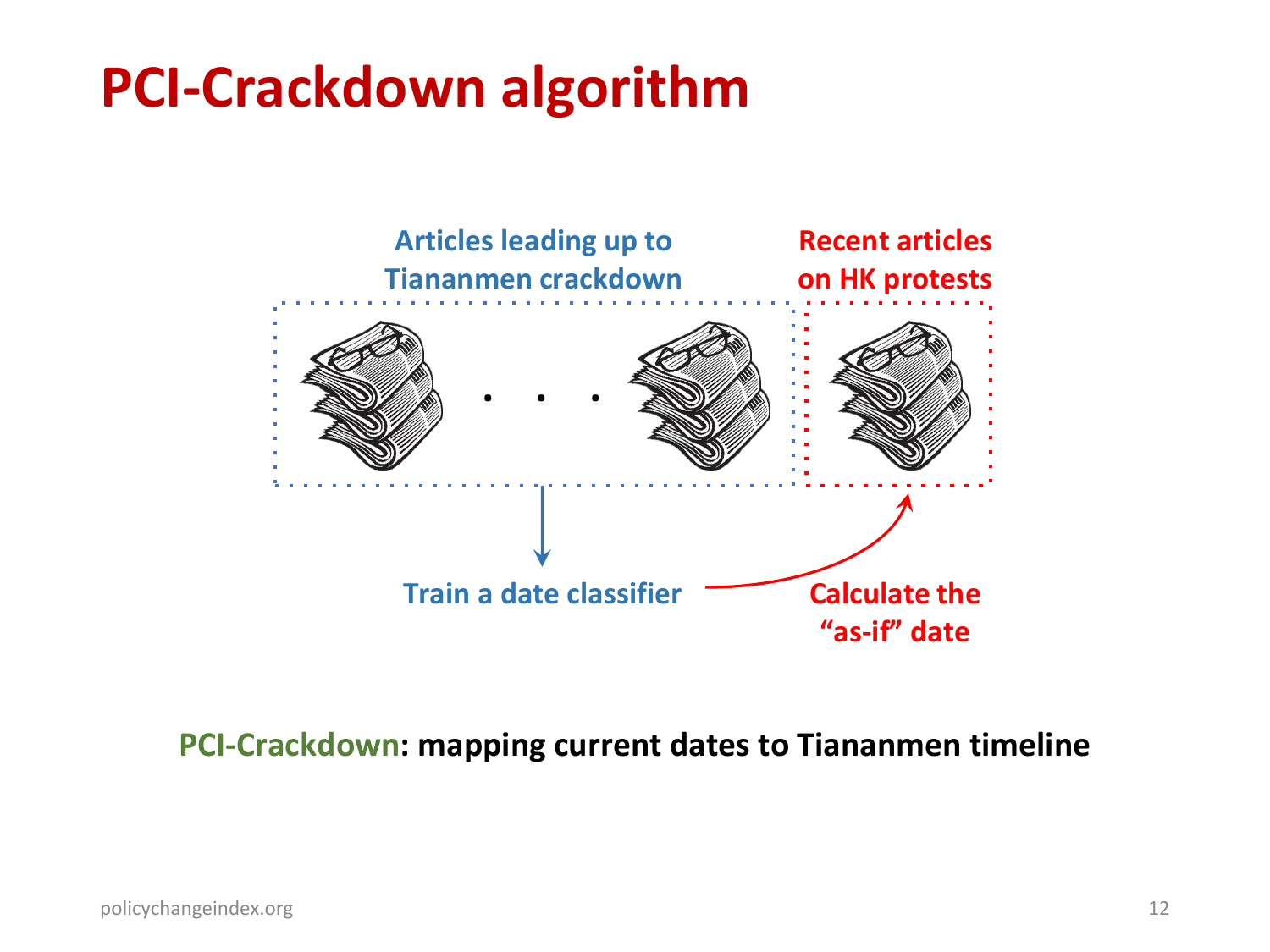#### **PCI-Crackdown: 2019 Hong Kong protests (Jun 09 – Sep 25, 2019)**

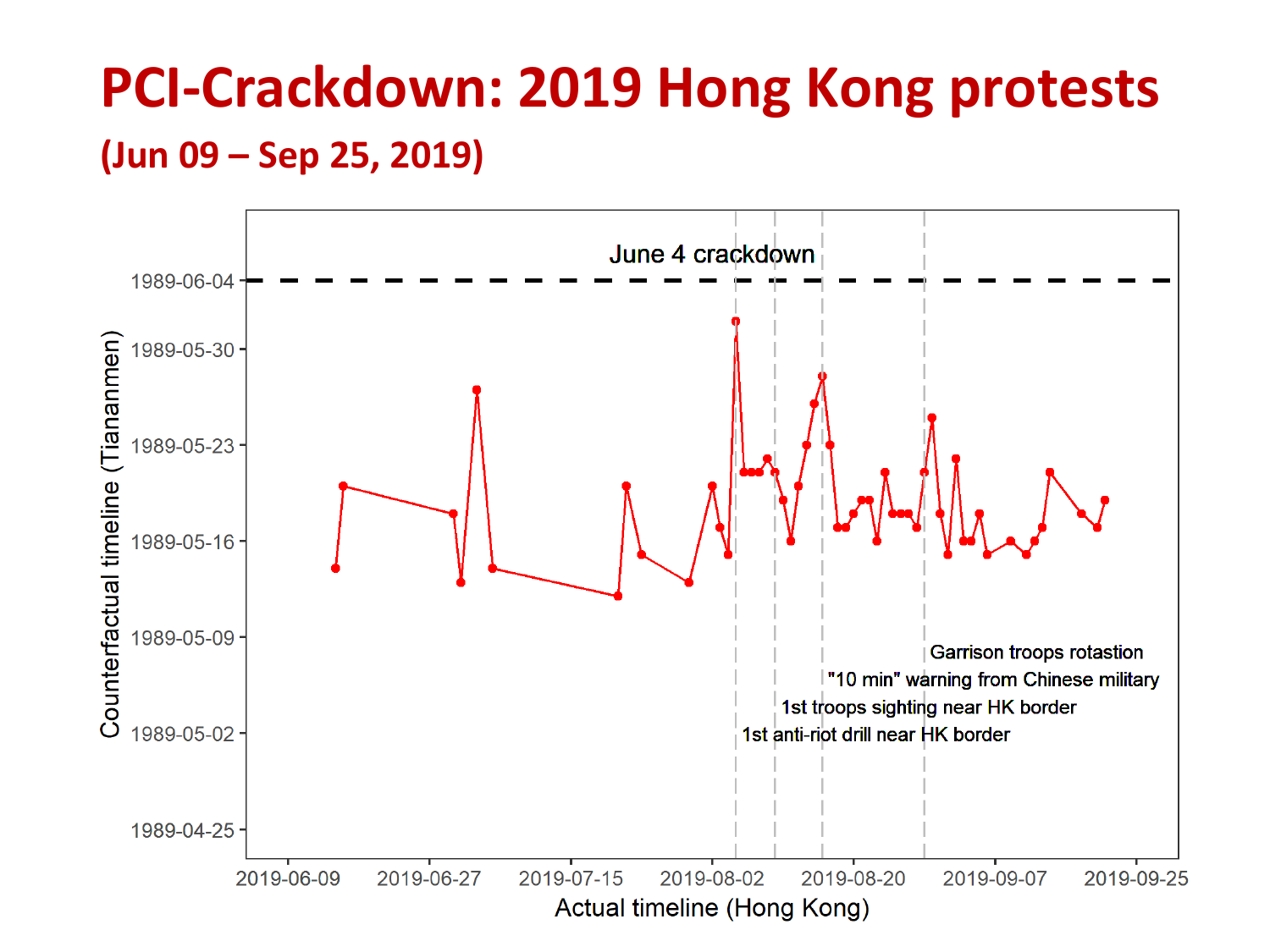#### **Potential applications**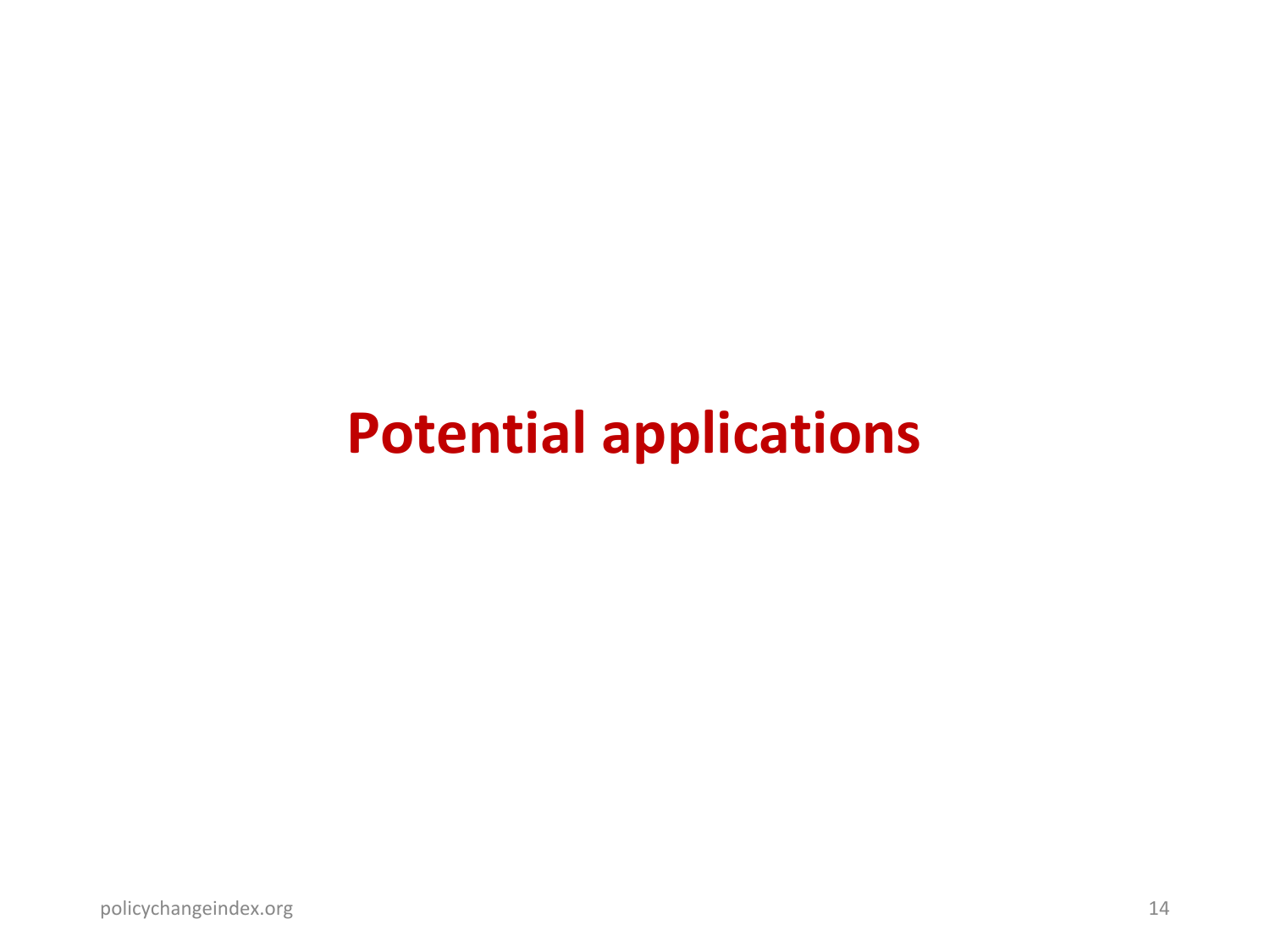#### **Future PCI projects**

- PCIs for other countries North Korea, Cuba, ...
- PCI sub-indices:
	- By issue trade policy sub-index, fiscal policy sub-index, …
	- By country China-US relations, China-EU relations, …
- Mapping other timelines (e.g. China's Taiwan policies).